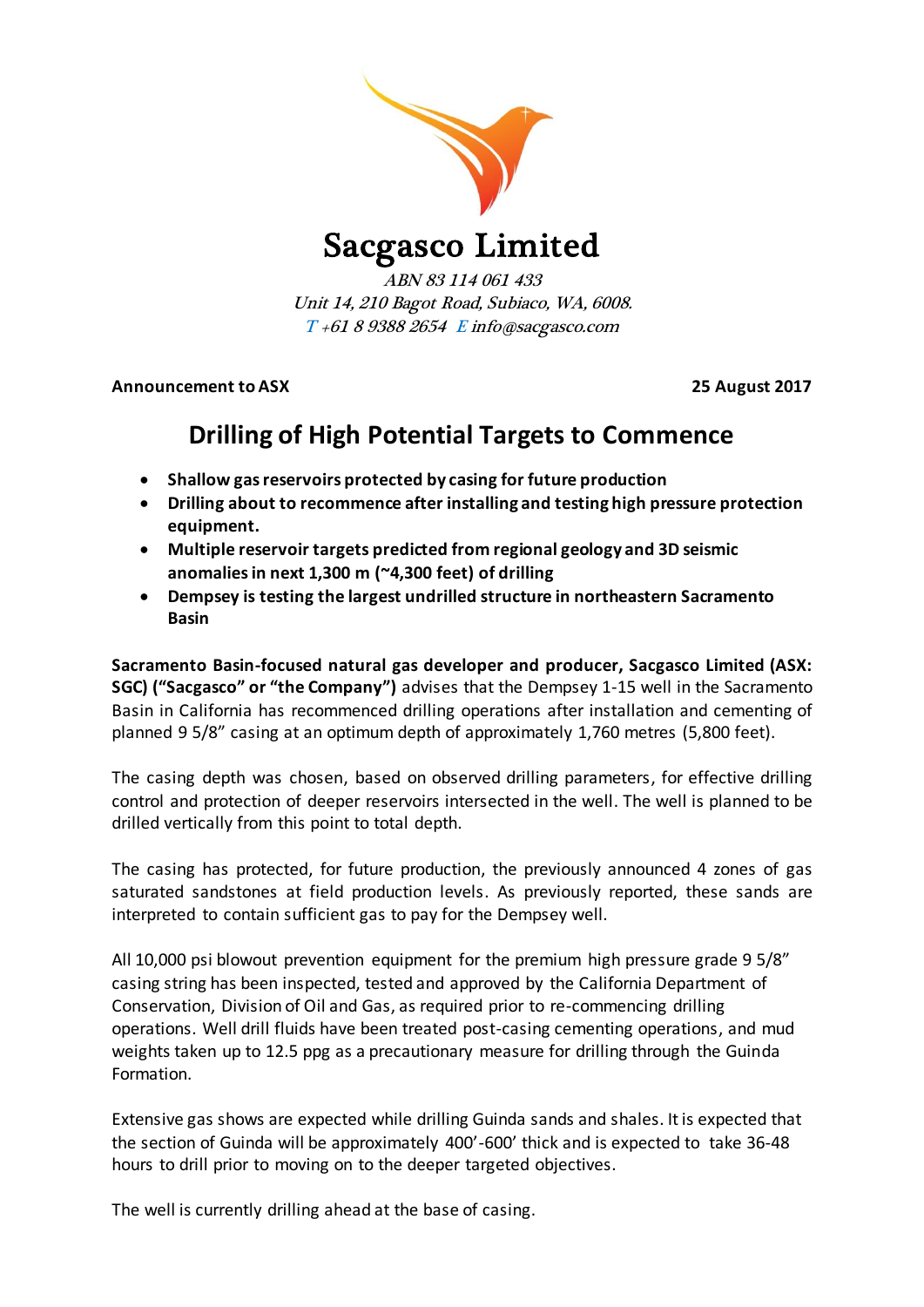Multiple reservoir targets are predicted from regional geology and 3D seismic anomalies in the 1,300 m (~4,300 feet) of section to be drilled before reaching planned Total Depth of around 3200 metres in basement rocks.

Dempsey is drilling the largest undrilled mapped structural closure in the northeastern part of the prolific Sacramento Gas Basin and is interpreted to be optimally located to trap gas migrating out of gas generating areas located to the west and south.

### Working Interests in the Dempsey Gas Project:

| Sacgasco Limited (ASX: SGC) (Operator)   | 50% |
|------------------------------------------|-----|
| Empyrean Energy PLC (LON: EME)           | 30% |
| Pancontinental Oil and Gas NL (ASX: PCL) | 10% |
| Xstate Resources Limited (ASX: XST)      | 10% |

Further updates will be provided on meaningful results from the evaluation of the target sandstone reservoirs spread across the interval to be drilled.

Shareholders and investors are advised that the next wireline logging run is planned after reaching the proposed total drilling depth of approximately 3,200 metres.



## **Image of part of the Well Protection Equipment prior to Installation**

### **For and on behalf of the Board of Sacgasco Limited.**

**Gary Jeffery Sam Burns +61 8 9388 2654 +61 400 164 067**

**Managing Director Six Degrees Investor Relations**

#### **About Sacgasco Limited (ASX: SGC)**

Sacgasco Limited (ASX: SGC) is an Australian-based energy company focused on conventional gas exploration and production in the Sacramento Basin, onshore California. Sacgasco has an extensive portfolio of natural gas producing wells and prospects at both exploration and appraisal stages, including multi-Tcf opportunities. The Company is targeting gas supply to the local Californian gas market and burgeoning LNG market in North America. Sacgasco is of the view that the size of the prospects in California ha ve the potential to supply both the domestic Californian gas market and export LNG markets.